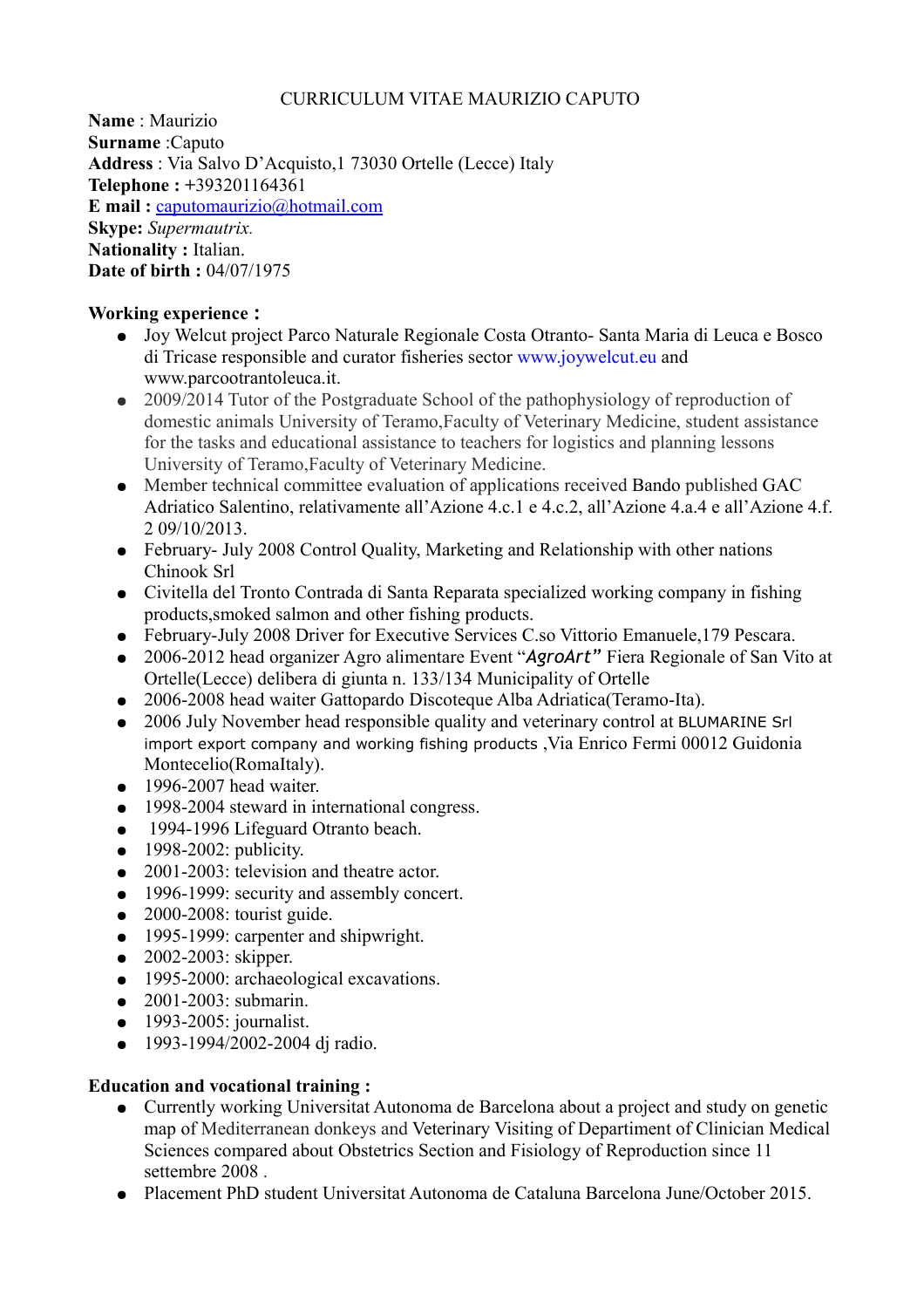- PhD in Therapy and Emergency at the Faculty of Veterinary Medicine of Teramo.
- 2009/2011 Specialized in Pathophysiology of Reproduction of Domestic Animals, Faculty ofVeterinary Medicine,University ofTeramo with a Thesis: *"Reproductive pathophysiology in signatidi hippocampus hippocampus and long-snouted seahorse : strategies for conservation in adriatic sea"* .
- Master degree in II livello "*In\_Co in gestione e trasferimento dei prodotti e risultati di ricerca dall'Università a l'impresa"* University of studies Teramo accademic years 2008.
- Period f study and research at the unit of Animal Reproduction Research Universitat Autonoma de
- Barcelona Cataluna Prof Titular Jordi Miro Roig September 2008 February 2009.Degree in Veterinary Medicine University of studies Teramo Veterinary Faculty score 92/110 with a thesis in *"Hygiene and health assessments of arsenic prsence in fishery products in adriatic" .*
- 1996 graduating in secondary school with an emphasis on sciences in the school Leonardo da Vinci (Maglie/Lecce).
- Erasmus student Universidad de Leon(Spain)2003/2005.
- Placement student Universitat Autonoma de Cataluna Barcelona June/September 2013.
- Specialistic course of the quality of seafood and aquaculture in the university of Teramo 2003-2004.
- Period of study in the Department of English State Northern Ireland-Belfast Professor Seamus Kennedy on Pancreas Diseaseof salmons and fish pathology about Atlantic fishes November 2004- February 2005.
- Trainingship in Department of Food Technology Universidad de Leon 2004-2005.
- Apprenticeship in the central fish market of Pescara 2002.
- Research work in the department of Food Science on food safety, HACCP, fish pathology and quality assurance of the Faculty Veterinary Science of University of Teramo and ASL/Pescara 2003.
- Seminary about fishing, the marine biology in the Master of specialization in administration,transformation and safety control of the fish resources Ancona Palazzo Fiera 2002-2003 Italy.
- Seminary about the news techniques of the Aquaculture and the Fish Patology Lucca 3-4-5 **Ottobre**
- 2002 Complesso Monumentale del San Micheletto Convegno nazionale Società Italiana Patologia Ittica (SIPI)
- Course of the safety of the seafood and aquaculture National Congress SCIVAC 2-3-4 GIUGNO 2002 Palazzo Trecchi,Cremona.
- Control of Safety in Factory of transformation the seafood with USL/Pescara, Dr Olivieri and Traineeship and check of the fish-products on the fishing-boat and Fish-market of Pescara May-July 2002-2003.
- Day of study about the safety and control of Cephalopoda and Crustacea. Centro Agrolimentare-Via Tenuta del Cavaliere – Guidonia Montecelio (ROMA) April 2004
- Prionic Disease and Neurodegeneration Wednesday 14 December Teramo University department of Biomedic Science .
- Participation in numerous national and international scientific conferences.

# **Publication and Cooperation :**

- Several articles publised in local and national magazines and scientific journals.
- Member scientific Committee of Parco naturalistico Otranto e Santa Maria di Leuca e GAC adriatico salentino.
- Biofauna present in the Karstic Cave of the South Italy, Congedo editore 2001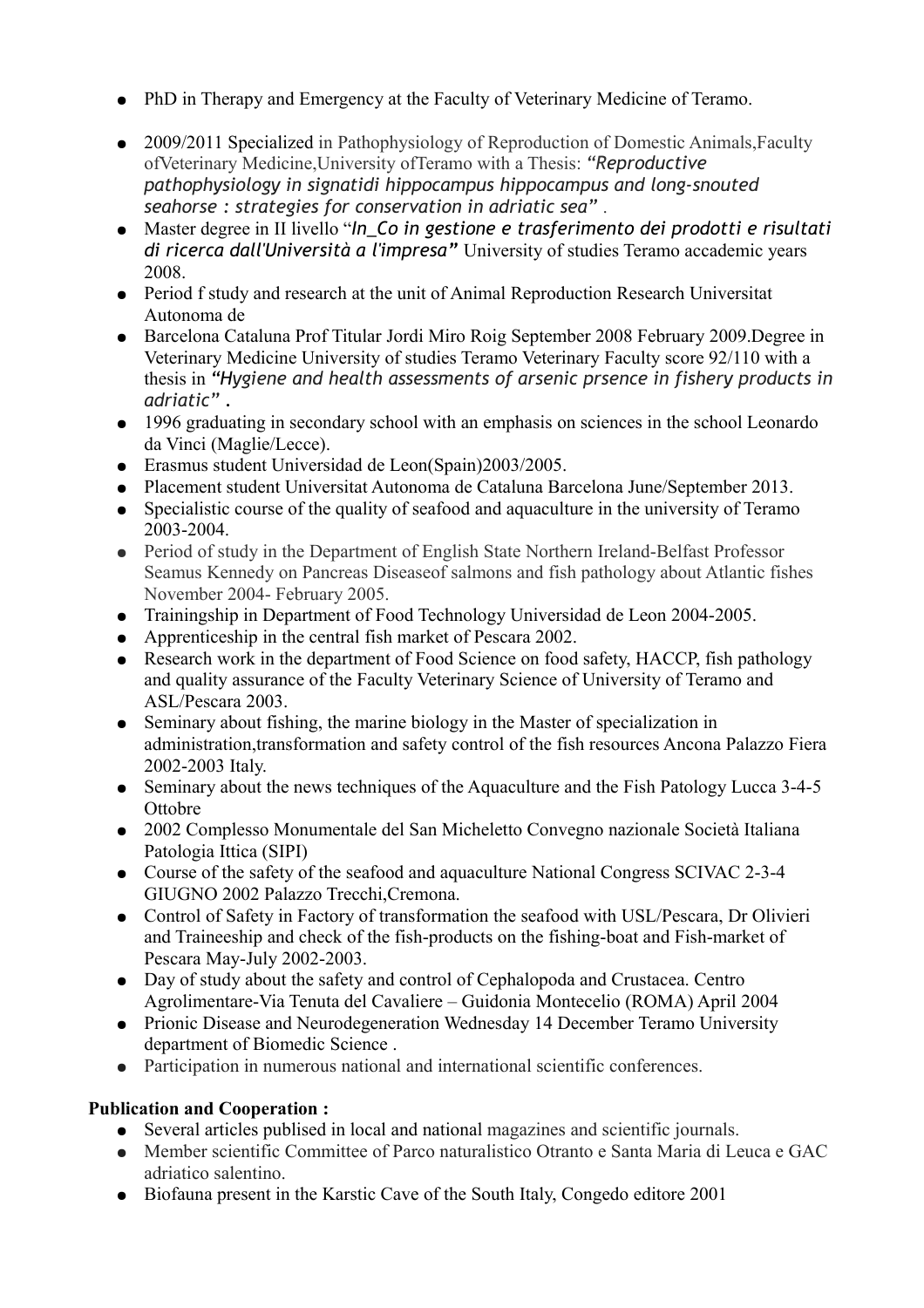- Vitigliano Vora's (Santa Cesarea Terme- Lecce Italy) extracted by Grotte e dintorni December 2002 Year -2 N.4 Grafischena- Fasano.
- Collaboration in the Master in the safety of seafood (HACCP) in the transformation of the fish about the quality of the sea food and of the structures, Prof.ssa Ianieri, director of the Department of Food Science of University of Teramo
- Heat shock proteins 70 Kda in the Mussel, Prof. Tiscar University of Teramo 2002 (coll.)
- Level of the contamination Policlorobifenili of the fish species in the Adriatic Sea, Prof. Amorena ,Dott.ssa Perugini University of Teramo 2003 (coll. and working out)
- Research of the Pesticide Organoclorurati and study about the bio-heap in the marine trophic chain.Prof. Amorena University of Teramo,Dr Perugini,Dr Iezzi.(coll.)
- Pathology and safety (HACCP) in the Aquaculture and valuation about the quality of the fishProf.Tiscar University of Teramo, Dr Mosca, Dr Narcisi.(coll.)
- Voluntary Service Hospital Museum of Natural History of Calimera(Lecce)in the care and safeguard of the marine species Dr G. Marzano 1998-2003.
- Experience into Aquaculture Center Laghi Alimini (Otranto Lecce) on the safety and assurance structures and fish and research of Parasitic Copepodi in the Bass and Gilthead prof. Manera University of Teramo 2002.

### **Mother Language:** *Italian* **.**

## **Others languages :**

## - **English**

1 reading: good.

2 written : good.

#### 3 oral : good.

Certificate B2 .1 INTERMEDIO 1 secondo i parametri fissati dallo Common European Framework of Reference for languages(CEFR) released from centro linguistico di ateneo dell'Università degli studi Teramo.

## -**French**

1 reading :good. 2 written :good.  $3 \text{ oral} \cdot \text{good}$ Certificate B2. 1 INTERMEDIO 1 secondo i parametri fissati dallo Common European Framework of Referencefor languages (CEFR) released from centro linguistico di ateneo dell'Università degli studi Teramo.

## -**Spanish**

1.reading :excellent. 2.written :excellent. 3.ora :excellent. Certificate B2. 1 PRE INTERMEDIO 2 secondo i parametri fissati dallo Common European Framework of Reference for languages (CEFR)released from centro linguistico di ateneo dell'Università degli studi Teramo.

### **- Portuguese**

1.reading :good. 2.written : elementary. 3.oral : elementary.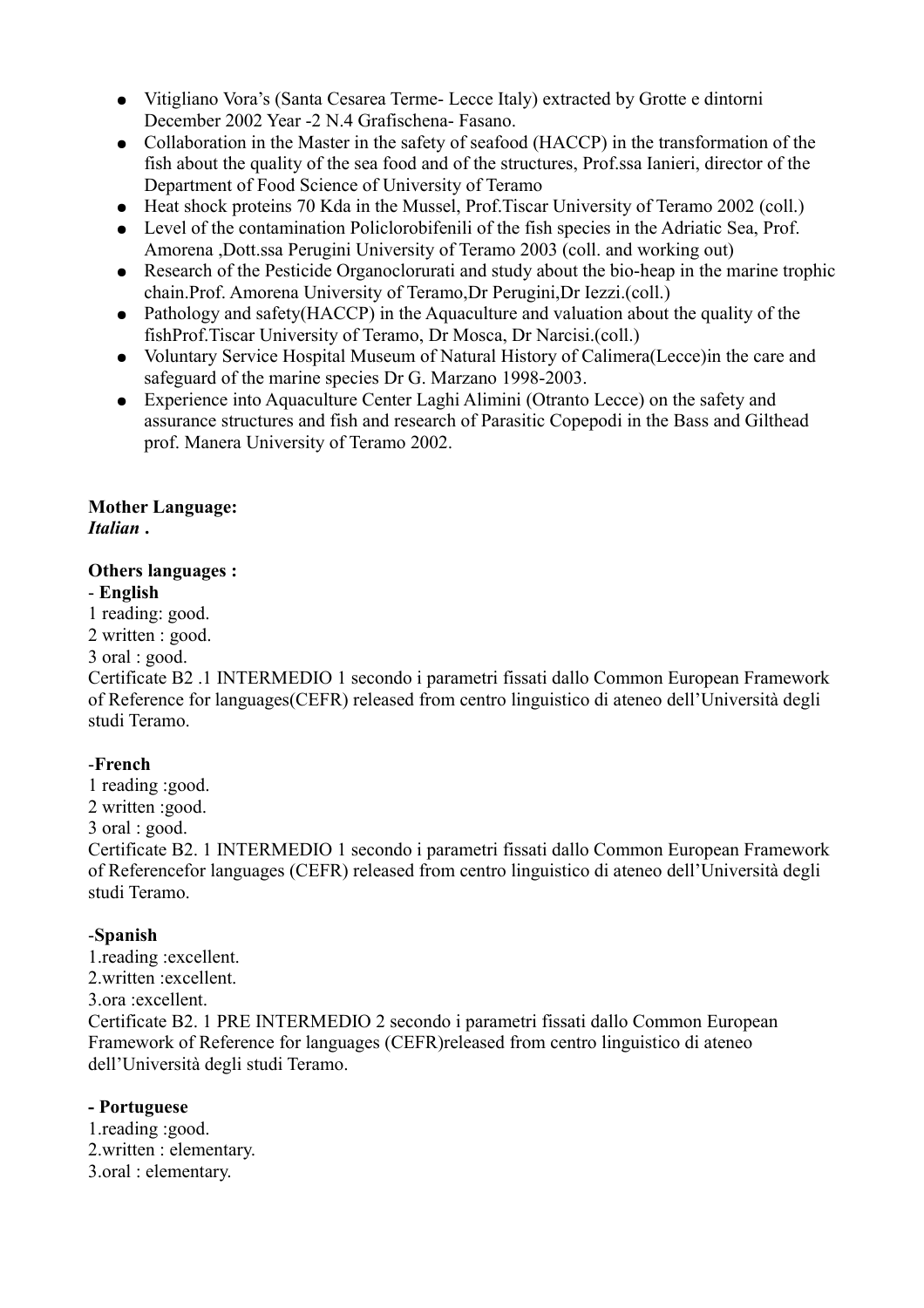**- Arabic**

1.reading :good.

2.written : elementary.

3.oral : elementary.

## **Ability and competence relationship and organizational.**

- Organizing photo exhibition on "*Stormy sea*" Castro Marina Aragon Castle dicember 2012.
- Member of National, European and International Organizations
- Aegee Leòn-Spain, Associazione Studenti Erasmus Teramo-ESN Teramo, Aegee Teramo.
- Member of the " Collegio dei Garanti" of Esn Italy in 2011, 2013 member of ESN
- Alumni International from February 2011. Delegate at the AGM Krakow 2006, Prague 2007, Istanbul 2010,Budapest 2011, Granada 2012 ,Ankara 2014 and Warsaw 2015.
- Oc member in international events:
- 2003, Summer Event of Aegee in Teramo ( 30 partecipants from Europe)
- 2004, Oc member in Helsinki (Finland) for The Annual General meeting of ESN 315 partecipants from 25 nations;
- 2006 organization of the Evento Nazionale of ESN in Camerino (700 partecipatsfrom Italy and Europe( Italy) and CNR International meeting in Teramo ( 55 partecipants)Working with students from all the world since 2001.
- Support Organizer of the ESN Welcome Days for Erasmus students in 2008-2009-2010 at Teramo University.
- Vice-president ESN(Erasmus Student Network) Teramo 2005/06 N. 16432 9IM6**.**
- Vice-president AEGEE Teramo and Vocals Directive of AEGEE Leon(Spain).
- Members Directive Erasmus Association Univerity of Teramo.
- Directive University Radio University of Leon (Spain)and programming radio transmission "De Finibus Terrae".
- Directive of the Council for foreign students University of Leon(Spain)
- Members Radio University of Teramo and Private Radio.
- Members of Greenpeace, WWf, Italia Nostra for the Safeguard of the Nature, historic and artisticworld.
- Speleologist and member of the speleological aid of the Speleological Association Magliese and Gruppo Speleologico'Ndronico since 1995 .
- Teacher in the secondary school for the underprivileged children's Orphanage Ortelle (Lecce)1996-1998.
- Managing Editor for the scholastic Newspaper "IL SACRIPANTE" 1992-1996 and "IL CORSIVO" 1995-1996 .
- Journalist for the University Periodical "IL TIGROTTO" and others Newspapers.
- Journalist radio for Radio Universidad de Leon(Spain) and Radio Univ. of Teramo(italy).
- Representative of the students in Secondary school Leonardo Da Vinci(Lecce/Maglie) 1993 –1996 with record vote's 535/800.
- Organizer of prize Poetry 1995 Young Poets in the school. Maglie/Lecce.

## **Ability and competence technique.**

- Driving license A3 for motorbike and B for car N. LE5260925T.
- Open Water Diver SSI(Scuba Schools International) N. 4060502550 La Casa del MarinaioGiulianova Lido Italy.
- Tennis Trainer in Circolo Tennis Maglie and agonist in Competions 1991-2002.
- Members of the Nautical Club Over Sea Le Pilane for Activity Submarine since 1999. FIPSAS Card. N. A3403S.
- Speleologist and free-climbing Speleological Association Magliese since 1995.
- Good Knowledge of Windows Office software(Word,Power Point,Excel) and Linux.